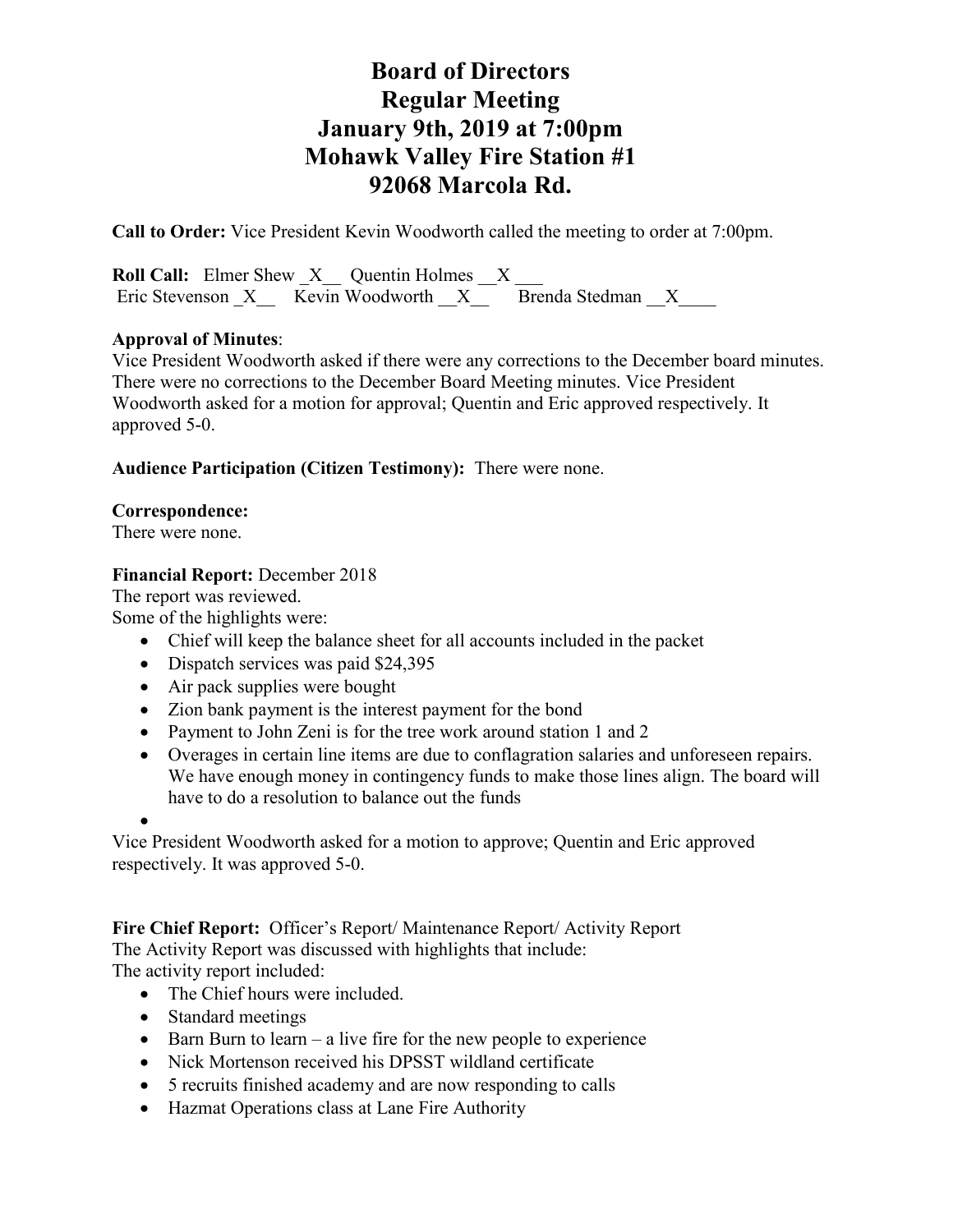- 5 years ago, we were only around 260 calls for the year. In 2018, we responded to 453 which is now the record.
- 20 calls so far as of January  $9<sup>th</sup>$

## **Maintenance Report**

The Maintenance report was reviewed. The highlights were:

- Getting the new SCBA's in service
- Turbo went out in 1413 (brush rig). Ford is paying for most of the repairs. We are paying for \$1500 and then a \$300 diagnosis fee. Quentin asked about the miles. It has about 19,000
- UPF is now following up regularly to see how the repairs to the tender's tank is going. We didn't have to pay for repairs
- Brenda asked about the timeline for placing the air packs in service. It should be early next week.

#### **Old Business**:

1. Station 2

No update since last meeting. Chief will email Norm to see if he has heard from the surveyor. Chief is hoping to have this wrapped up by the end of the budget year.

### 2. Project Update

The tender was already discussed. We are waiting on the chaise to be built. Chief thinks the pickups are about a month out. We are under budget for the rigs so we can purchase our wish list items such as canopies, bumpers, winches, and slide out trays. We are looking at about \$7,800 per rig for these items. We budgeted last year to get more hose and it is now here. We expect to have a busy 6 months of maintenance. A list of upcoming projects included:

- Reprogramming 17 mobile radios and 35-40 portable radios
- 2 rescues and 1 engine to outfit
- 1000 feet of hose need to be ready for service

### 3. Alfalfa Fire District

The contract has been sent over and their Chief will present it at the board meeting. It is \$8,000 due for the next 5 years.

#### 4. Audit Update

It is completed and has been sent to the state. The board has the packet. Any line items that were over had to fixed. This is a new process. The personnel service had an item within that was over and the auditor wanted it fixed. The auditor is hoping to attend an upcoming meeting.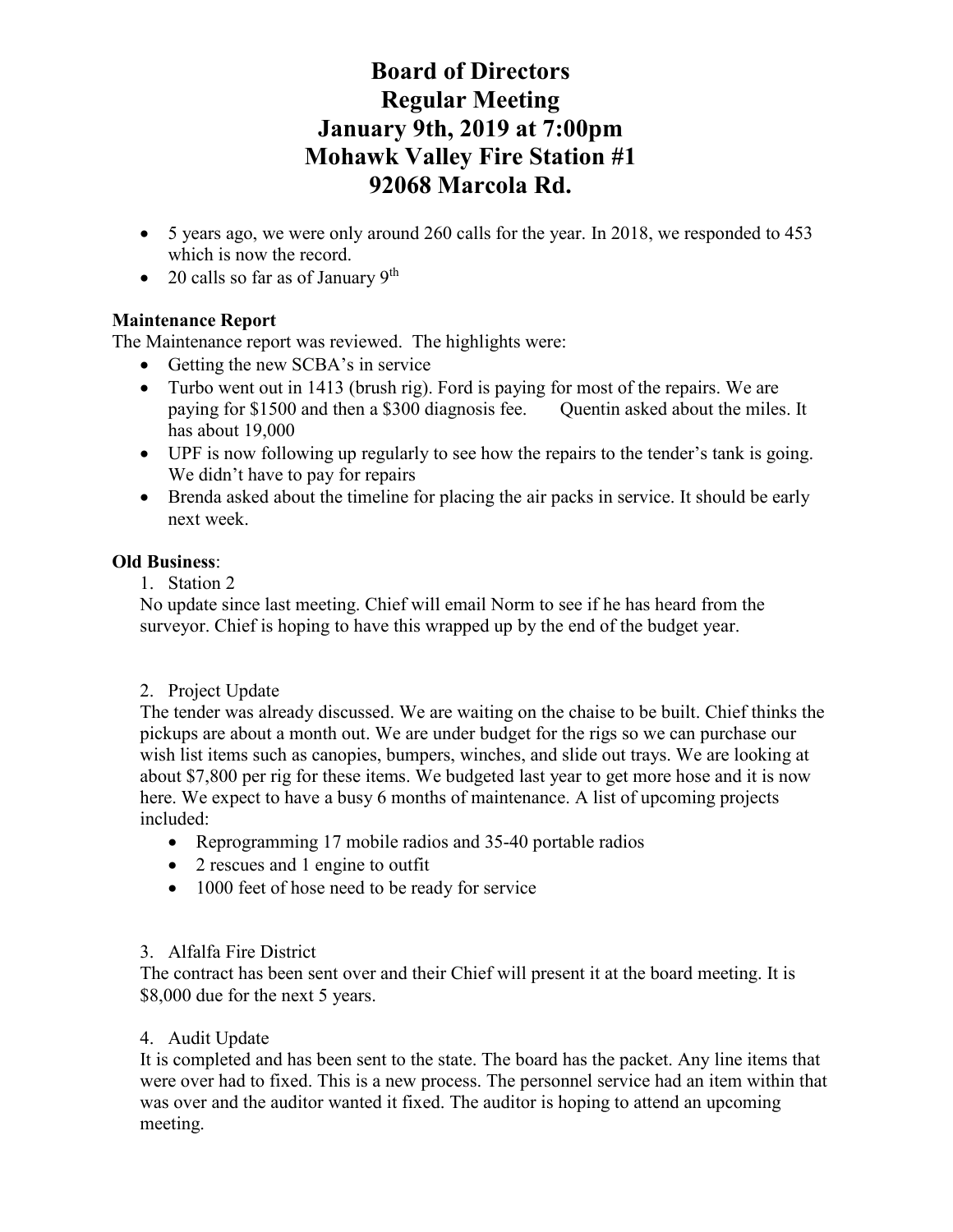#### 5. Protection Contracts

There is not an update. The Chief is going to schedule a meeting with the home owners and hoping to have an update for the next meeting.

#### **New Business:**

1. Board Positions

The new policies are effective as of January 1, 2019. In the policies, it was stated that positions would be elected in even years. Chief said with the new polices in effect it could be done now or wait until after the 2019 elections. The board will wait until 2020 to elect positions among themselves.

Quentin and Kevin are both up for full terms. Brenda would be up for a partial term (2 years). The county will mail out the stuff to the board members. These forms need to be in by mid-March and the election will be in May.

2. Meeting dates for 2019

The meeting dates were included in the packet. It is the 2<sup>nd</sup> Wednesday of every month.

### **Items Not on Agenda:**

Vice President Woodworth discussed the impact of Every 15 Minutes. There was the mock crash, a mock death notification and then a community assembly. Eugene/Springfield and Sweet Home fire departments as well as Life Flight participated. Kevin would like the board to formally recognize Chris, Patrick and Chief Wallace for their contributions to the event. Kevin made the motion and Quentin seconded. It approved 5-0. The hard word of the other volunteers was also mentioned as many had to take time off work to attend. Kevin has been involved with this for 9 years and was told by North Eugene HS that it is the best program. Kevin noted that now distracted driving crashes are up.

### **Future Meeting Agenda Items:**

### **Next meeting is on February 14th, 2019 at 7:00pm**

Adjourn: Adjourned at 7:43pm.

Vice President Woodworth asked for a motion to adjourn. Quentin and Brenda approved respectively; approved 5-0.

Public comment is invited. Portions of this meeting may be held in executive session as per **ORS 192.660.**